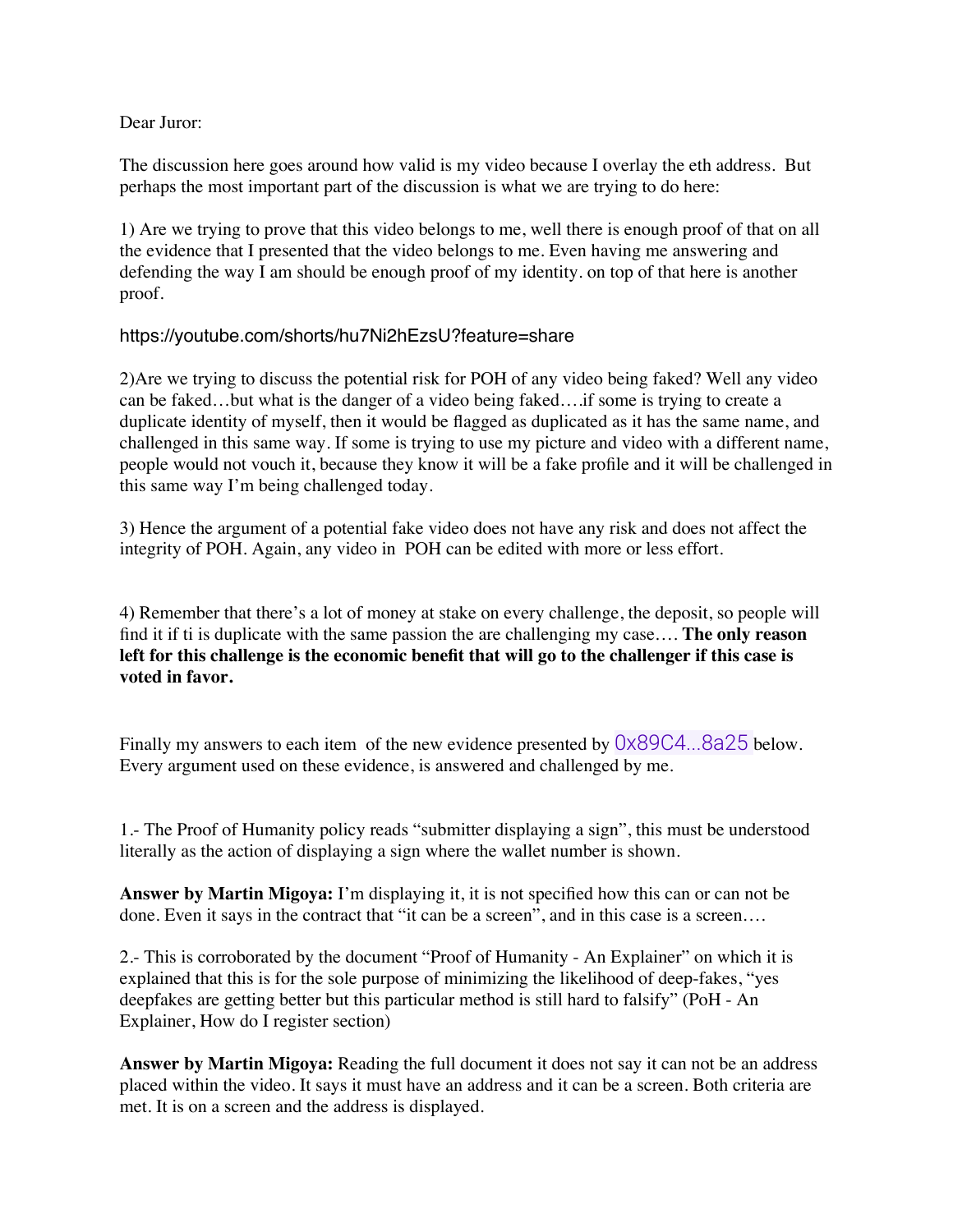3.- This is in correspondence with the nature and meaning of Proof of Humanity, which is precisely a proof of humanity, prove that the person uploading the video is indeed a human person and is alive (as indicated in the PoH documents)

**Answer By Martin Migoya:** I am a human, Im answering this, I have all kinds of proofs, from verified twiter account to any kind of link to my professional life….this argument is vague and poor. check @migoya on twitter….

4.- Consequently, it is not the support in which humanity is credited (video) that accounts for it but the content of that support, that is, the image itself of the submitter that accounts for a real and lived circumstance, since precisely an edited video implies a greater possibility of manipulation and fraud on the existence of the human being that appears in the video.

**Answer by Marti Migoya:** The content of the video is exactly what is requested in the instructions, and in the registry policy. You can check it here. https://ipfs.kleros.io/ipfs/ Qmc7ag5XohnSAozvsKsLCUbvaFyasyLtyi3H7g3mmxznPU/proof-of-humanity-registrypolicy.pdf

 5.- The requirement that the submitter is the one who physically shows the sign with the wallet, whether it is done on a handwritten paper or on an electronic device that is in their hands or supported by a physical medium in which the wallet can be observed, reduces to the maximum the possibilities of fraud given the contemporaneity and instantaneity of the moment in which it manifests «I certify that I am a real human and that I am not already registered in this registry» and shows the "sign" with the wallet number in the moment when the video is created. That is, what is shown in the video support occurred at that precise moment and not in a later one and nothing was added or taken away from that vital moment in which said action takes place, which proves the humanity of the person who appears there.

**Answer by Martin Migoya:** The video includes the address, and the argument about that it can not be edited is not included in any of the documents nor instructions, just in the imagination of the challenger. Please demonstrate where editing the video to place the address is forbidden.

6.- This is so because there are several technical hints that allow determining that the video is not a fraudulent image. For example: video editing software applies mathematical functions to introduce effects like blurring that were not in the original scene, so by closely analyzing a blurred border (often using math based analysis) it is possible to decide if the blurred area is an effect of the specific take (e.g. optical imperfections, depth of field, movement blur, etc) or an aposteriori introduced one. Thus, adulterating a video implies adulterating at least 24 pictures per each second of video (most probably 60 fps), preserving during the process the illumination, shadows, colors, resolution, physics of movements among others. Only a single frame not fulfilling the requirements can be used to identify its fakeness. 7.- Minimizing fraud avoids distorting the quality of the PoH records since PoH does not require data from the States on the existence and proof of life of the person appearing in the video. 8.- This would violate the purpose of PoH as a decentralized registry of humans and would render it meaningless in its